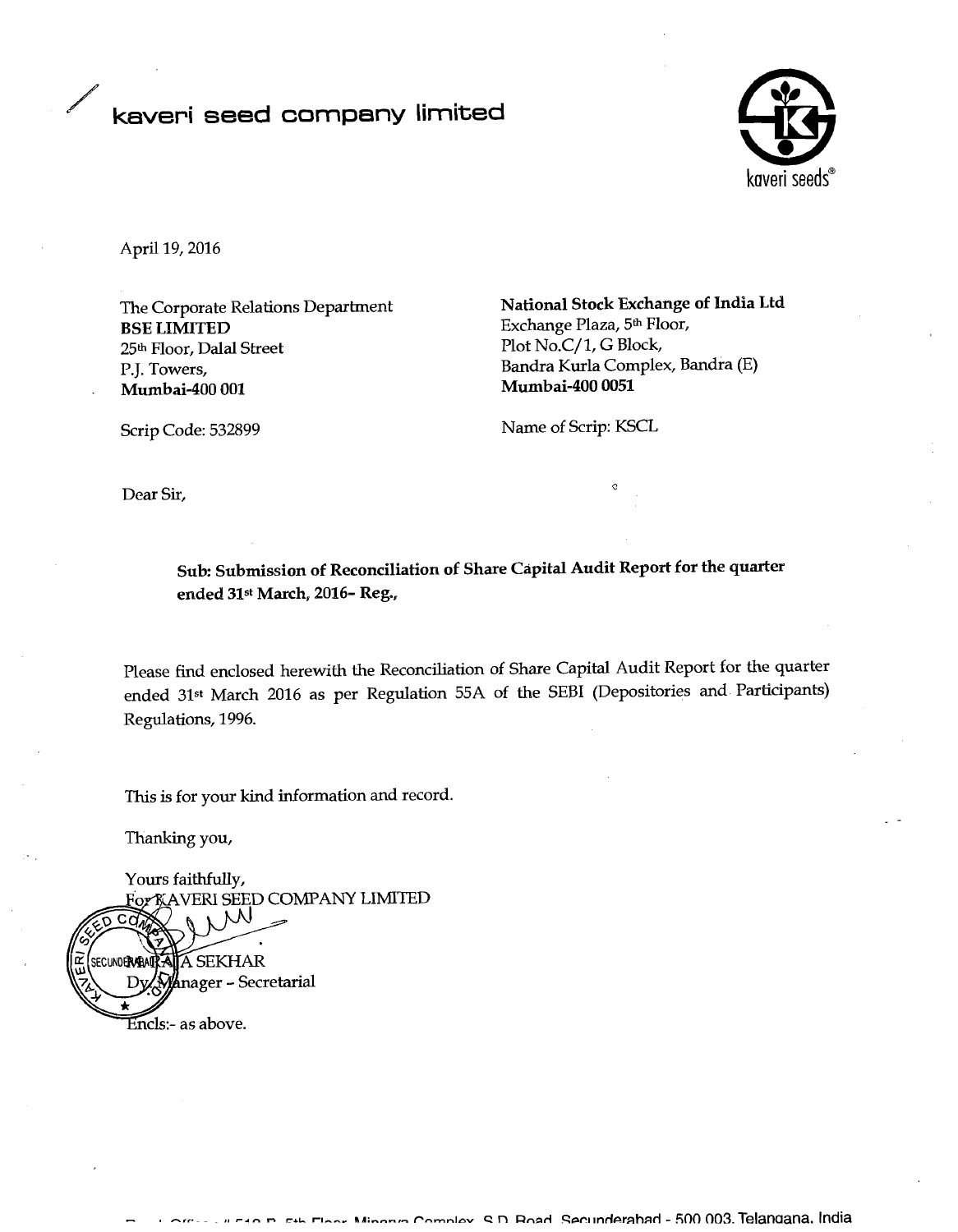## A.N. SARMA



**Practicing Company Secretary** 

Plot No.7, Flat No.203, Reliance Manor, Road No.12, Banjara Hills, Hyderabad - 500 034. Telangana Ph: 040-23320728, 9177509864 e-mail: an\_sarma@yahoo.co.in

## RECONCILIATION OF SHARE CAPITAL AUDIT REPORT

(Pursuant to Regulation 55A of the SEBI (Depositories and Participants) Regulations 1996 R/w SEBI

| <b>ISIN</b>                                    |                    |                                    |                                                                                                                                                                                        |                          |                                                                          |                                                                                                                                             |                                                                                                                                                                                                   |  |
|------------------------------------------------|--------------------|------------------------------------|----------------------------------------------------------------------------------------------------------------------------------------------------------------------------------------|--------------------------|--------------------------------------------------------------------------|---------------------------------------------------------------------------------------------------------------------------------------------|---------------------------------------------------------------------------------------------------------------------------------------------------------------------------------------------------|--|
| Face Value                                     |                    |                                    |                                                                                                                                                                                        | Rs.2/- each              |                                                                          |                                                                                                                                             |                                                                                                                                                                                                   |  |
| Name of the Company                            |                    |                                    |                                                                                                                                                                                        |                          | KAVERI SEED COMPANY LTD                                                  |                                                                                                                                             |                                                                                                                                                                                                   |  |
| <b>Registered Office Address</b>               |                    |                                    |                                                                                                                                                                                        |                          | 513-B,5 <sup>th</sup> Floor, Minerva Complex,                            |                                                                                                                                             |                                                                                                                                                                                                   |  |
|                                                |                    |                                    |                                                                                                                                                                                        |                          | S.D.Road, Secunderabad-500003.A.P                                        |                                                                                                                                             |                                                                                                                                                                                                   |  |
| 6.<br>Correspondence Address                   |                    |                                    |                                                                                                                                                                                        |                          | 513-B.5 <sup>th</sup> Floor, Minerva Complex,                            |                                                                                                                                             |                                                                                                                                                                                                   |  |
|                                                |                    |                                    |                                                                                                                                                                                        |                          | S.D.Road, Secunderabad-500003.A.P                                        |                                                                                                                                             |                                                                                                                                                                                                   |  |
| 7.<br>Telephone and Fax Nos.<br>$\mathbf{g}$ . |                    |                                    |                                                                                                                                                                                        |                          | 040-27721457/27842398/27842405/                                          |                                                                                                                                             |                                                                                                                                                                                                   |  |
|                                                |                    |                                    |                                                                                                                                                                                        |                          |                                                                          |                                                                                                                                             |                                                                                                                                                                                                   |  |
| Email Address                                  |                    |                                    |                                                                                                                                                                                        |                          |                                                                          |                                                                                                                                             |                                                                                                                                                                                                   |  |
| 9.                                             |                    |                                    |                                                                                                                                                                                        |                          |                                                                          |                                                                                                                                             |                                                                                                                                                                                                   |  |
| Securities are listed:                         |                    |                                    |                                                                                                                                                                                        |                          | National Stock Exchange of India Ltd                                     |                                                                                                                                             |                                                                                                                                                                                                   |  |
|                                                |                    |                                    |                                                                                                                                                                                        |                          |                                                                          |                                                                                                                                             |                                                                                                                                                                                                   |  |
|                                                |                    |                                    |                                                                                                                                                                                        |                          |                                                                          | % of Total Issued Capital                                                                                                                   |                                                                                                                                                                                                   |  |
| 10 <sub>1</sub><br><b>Issued Capital</b>       |                    |                                    |                                                                                                                                                                                        |                          |                                                                          | 100.00                                                                                                                                      |                                                                                                                                                                                                   |  |
| 11.                                            |                    |                                    |                                                                                                                                                                                        |                          |                                                                          |                                                                                                                                             | 100.00                                                                                                                                                                                            |  |
| 12.                                            |                    |                                    |                                                                                                                                                                                        |                          |                                                                          |                                                                                                                                             |                                                                                                                                                                                                   |  |
|                                                |                    |                                    |                                                                                                                                                                                        |                          |                                                                          | 4.77                                                                                                                                        |                                                                                                                                                                                                   |  |
| Held in dematerialized form in NSDL<br>13.     |                    |                                    |                                                                                                                                                                                        | 6,57,32,769<br>95.19     |                                                                          |                                                                                                                                             |                                                                                                                                                                                                   |  |
| 14. Physical                                   |                    |                                    |                                                                                                                                                                                        |                          | 25,071                                                                   |                                                                                                                                             | 0.04                                                                                                                                                                                              |  |
|                                                |                    |                                    |                                                                                                                                                                                        |                          |                                                                          |                                                                                                                                             | 100.00                                                                                                                                                                                            |  |
|                                                |                    |                                    |                                                                                                                                                                                        |                          |                                                                          |                                                                                                                                             |                                                                                                                                                                                                   |  |
| 16.<br>between (10&11and (11&15)               |                    |                                    |                                                                                                                                                                                        |                          | -NIL-                                                                    |                                                                                                                                             |                                                                                                                                                                                                   |  |
|                                                |                    |                                    |                                                                                                                                                                                        |                          |                                                                          |                                                                                                                                             |                                                                                                                                                                                                   |  |
|                                                |                    |                                    |                                                                                                                                                                                        |                          |                                                                          |                                                                                                                                             | In-principle                                                                                                                                                                                      |  |
|                                                | <b>Shares</b>      | Not:                               |                                                                                                                                                                                        | <b>Exchange (Specify</b> | <i>intimated</i>                                                         | intimated                                                                                                                                   | approval                                                                                                                                                                                          |  |
|                                                |                    | Applied                            | name)                                                                                                                                                                                  |                          | to CDSL                                                                  | to NSDL                                                                                                                                     | Pending<br>for                                                                                                                                                                                    |  |
|                                                |                    |                                    |                                                                                                                                                                                        |                          |                                                                          |                                                                                                                                             |                                                                                                                                                                                                   |  |
|                                                |                    |                                    |                                                                                                                                                                                        |                          |                                                                          |                                                                                                                                             |                                                                                                                                                                                                   |  |
|                                                |                    | for listing                        |                                                                                                                                                                                        |                          |                                                                          |                                                                                                                                             | Stock                                                                                                                                                                                             |  |
|                                                |                    |                                    |                                                                                                                                                                                        |                          |                                                                          |                                                                                                                                             | Exchange(s)                                                                                                                                                                                       |  |
|                                                |                    |                                    |                                                                                                                                                                                        | <b>NIL</b>               |                                                                          |                                                                                                                                             | (Specify Names)                                                                                                                                                                                   |  |
|                                                | <b>Particulars</b> | Report for quarter ended<br>No. of | Listed Capital (Exchange Wise)<br>(as per company records)<br>Held in dematerialized form in CDSL.<br>Total No. of Shares $(12+13+14)$<br>Reasons for differences if any,<br>Applied / |                          | Name of the Stock Exchange where the company's<br><b>Listed on Stock</b> | 31.03.2016<br>Ext-339<br><b>BSE</b> Limited<br>Number of Shares<br>6,90,55,095<br>6,90,55,095<br>32,97,255<br>6,90,55,095<br><b>Whether</b> | Circular dated 31.12.2002)<br><b>INE455101029</b><br>cs.kaveri@gmail.com<br>17. Certifying the details of changes in share capital during the quarter under consideration as per Table<br>Whether |  |

If not, updated up to which date

**INATE!** 唯民語

ppe